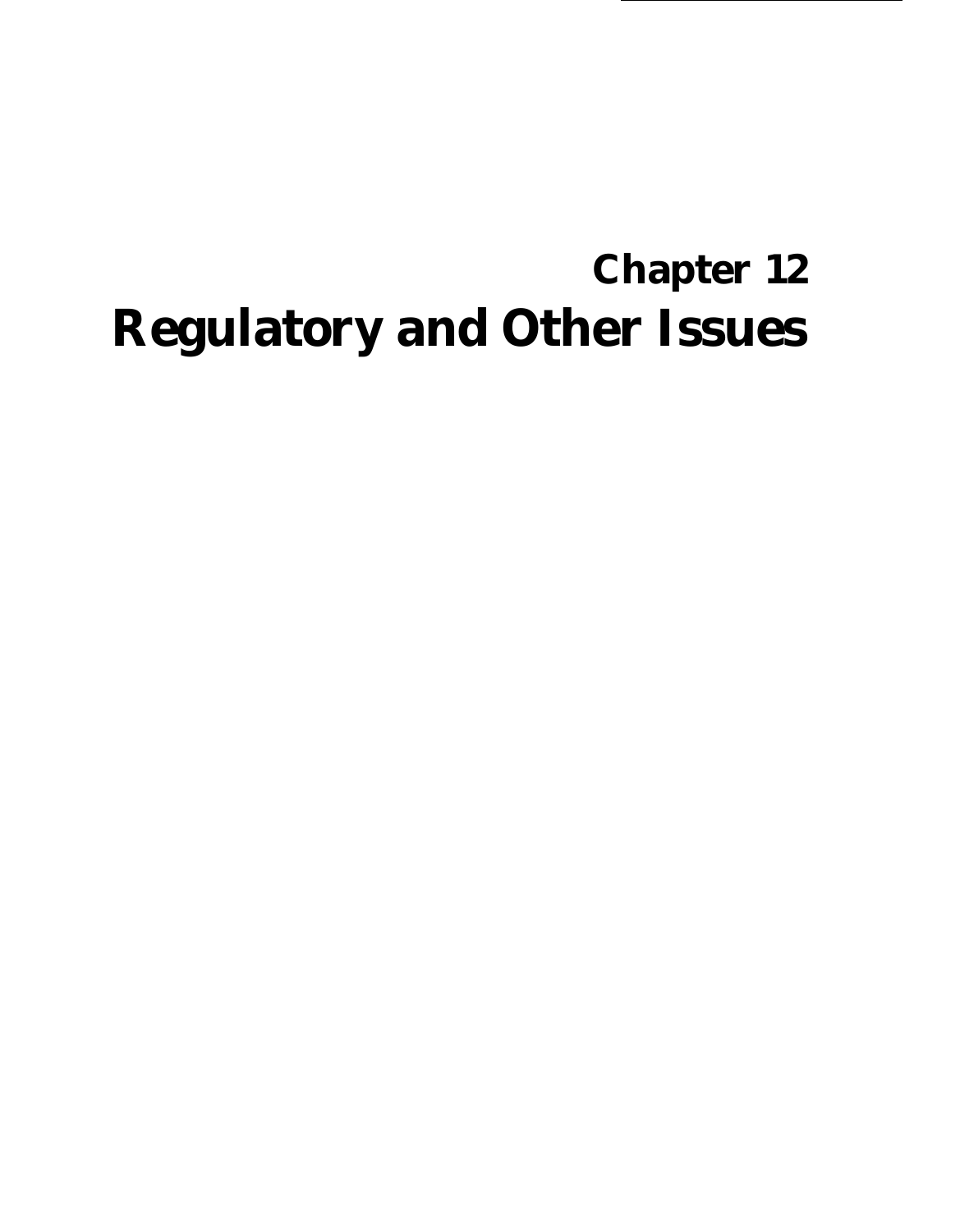## **Contents**

|  |  | Page |
|--|--|------|
|  |  |      |
|  |  |      |
|  |  |      |
|  |  |      |
|  |  |      |

#### ${\bf TABLE}$

| Table No. |  |                                                                |  |  | Page |
|-----------|--|----------------------------------------------------------------|--|--|------|
|           |  | 8. States Passing or Considering Computer Crime Legislation117 |  |  |      |

 $\sim 10^{-11}$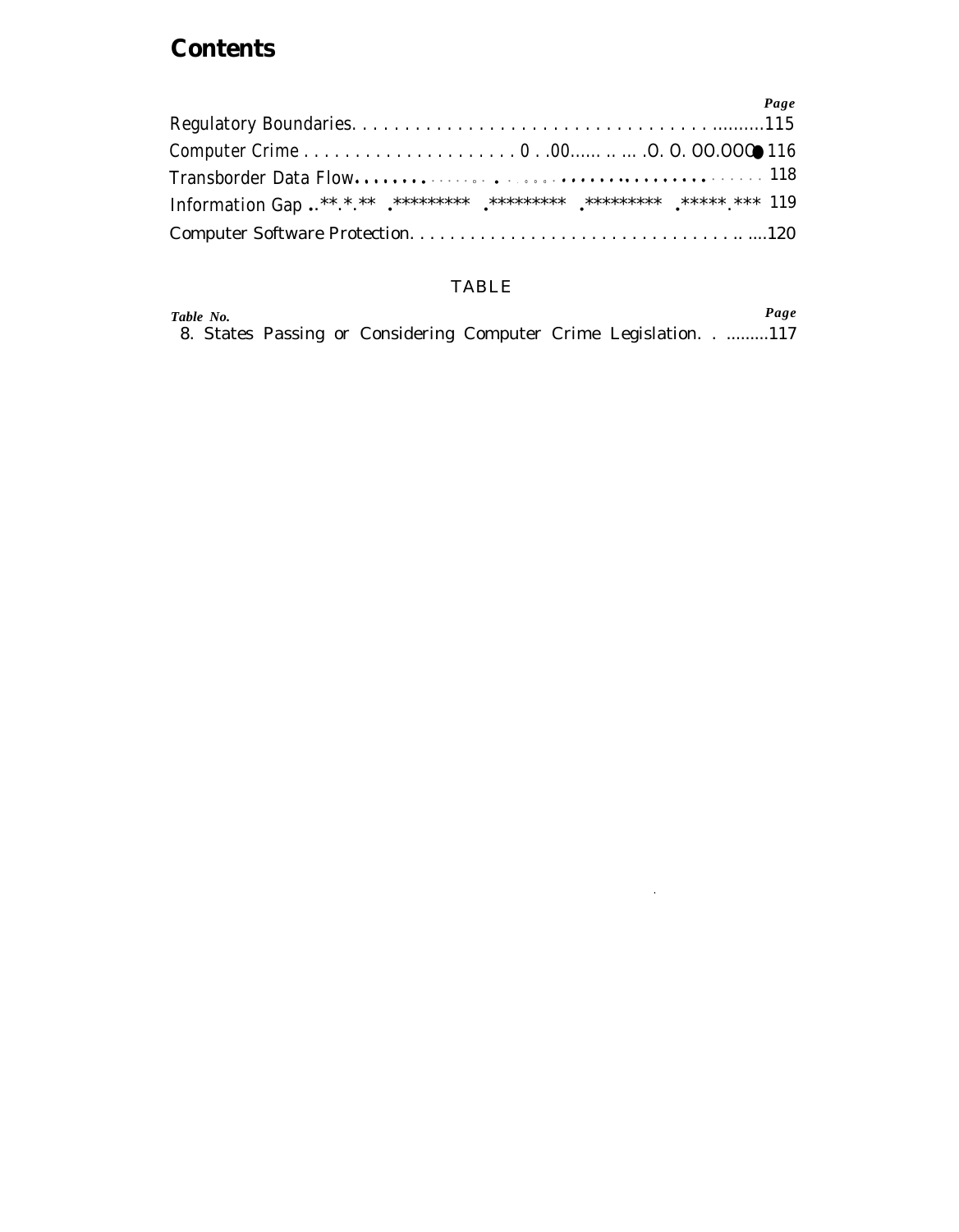# **Chapter 12 Regulatory and Other Issues**

# **Regulatory Boundaries**

As computer-based information systems evolve, they challenge traditional concepts of boundaries—physical or social—that are reflected in the law and regulatory policy. The integration of computer and communication technologies form systems that cross boundaries between nations, States, and organizations. The issue of transborder data flow discussed below exemplifies the kinds of international problems created by such integration. Others include the following:

● *Interstate con flict."* When States have conflicting laws involving information or information processing, for example, property tax laws that cover computer data bases, an integrated data system that exists in a number of different States can raise difficult questions of legal jurisdiction.

Furthermore, some States may become data havens because they have weaker laws. \* Computer networks also allow State-regulated services such as banking to be offered across State borders, thus challenging traditional attitudes toward single State banking. Telephone bill payer accounts, for example, can be used across State boundaries.

c *Federalism. "* Linking Federal data systems with local systems complicates jurisdictional problems even further. The Federal Bureau of Investigation's National Crime Information Center (NCIC) is an example where the traditional autonomy of local and State criminal justice organizations has complicated the Federalism issue (see the OTA assessment of NCIC/CCH, in pro-

\*A system operator could maintain the computer and data base in a State with a lenient legal environment, and access it by a terminal in a State with stricter laws

gress). Similar problems could also arise by linking together Federal and State systems that contain data concerning such matters as taxation, welfare, education, medical care, and drug abuse.

● *Antitrust:* The economics of large integrated data systems, coupled with the potential for increased convenience to the customer, may push service providers to use shared facilities for banking, transportation scheduling, reservation systems, and so on. The Department of Justice and other regulators will be interested in whether such shared facilities create monopolistic barriers to new entrants or are mechanisms for control of the market, or whether they encourage competition by reducing the cost of access for smaller firms.

Information technology is changing form so fast that it is tending to outstrip the working definitions of devices and services that serve as the basis for law and regulation. These definitional problems relate both to the technology itself, and to the products and services that depend on it.

*Computers or communication:* The best known example is the continuing attempt by the Federal Communications Commission to establish what services and what technologies are already ''communications, thus regulated, and what are "computer" services and technologies, thus not regulatable. Their second inquiry on these questions, which began in 1976, only recently resulted in an opinion' that is now under

<sup>...—</sup> 'Second Computer Inquiry Docket No. 20828, final decision adopted Apr. 7, 1980, FCC 80-189, and reported as 77 FCC 2d  $384(1980)$ . See also the Memorandum opinion and Order, adopted Oct. 28, 1980, FCC 80-628.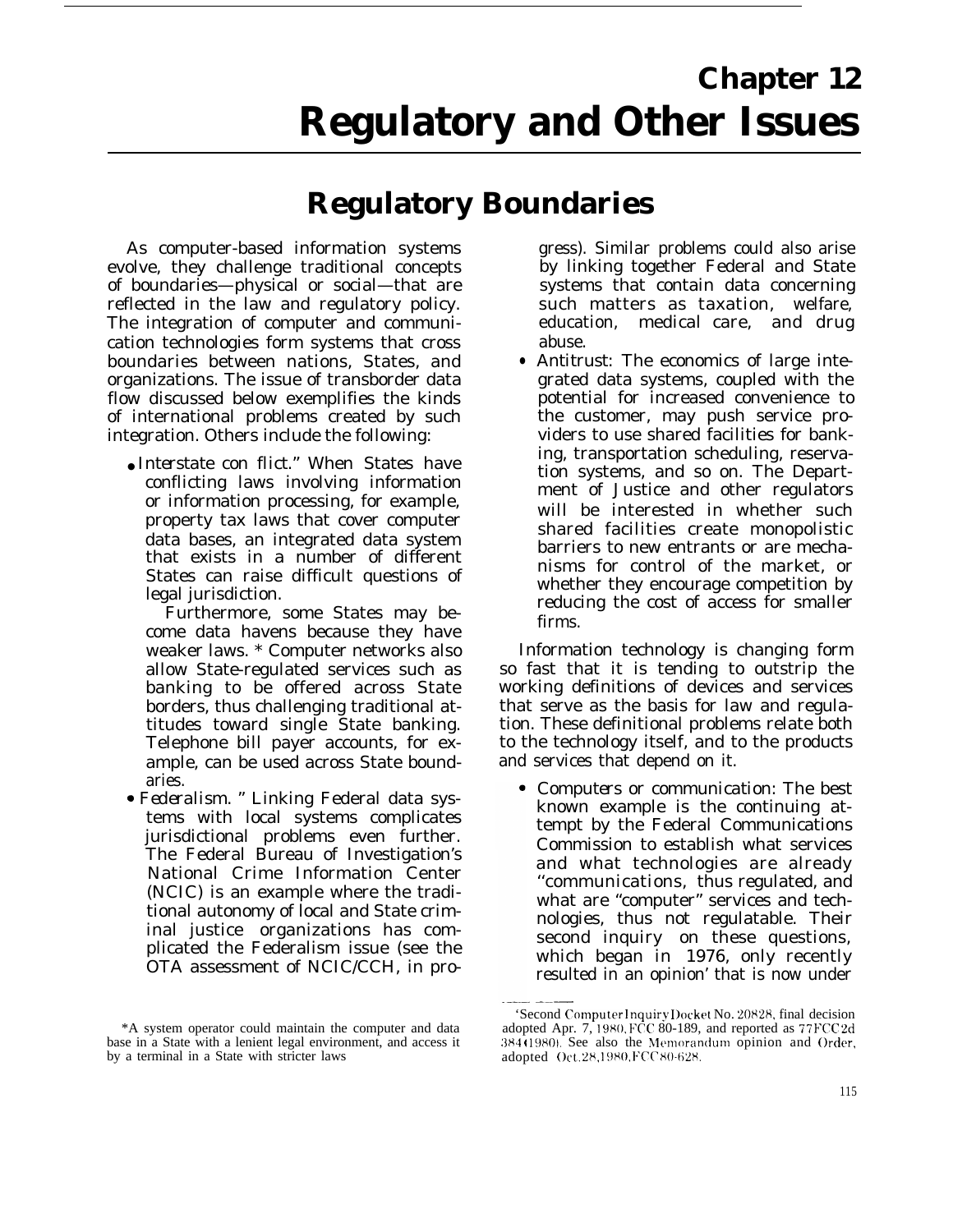court challenge. Even if the definition is accepted, there is no reason to believe that the problem has been permanently resolved. The general trend toward deregulation of all technology and services, however, may render the question less critical.

- *Branch banking:* Many States have laws that either prohibit or tightly regulate branch banks. An issue that has been debated considerably is whether the automated extensions of banking (e.g. automatic teller machines (ATMs) or pay-by-phone services) constitute "branches" in the usual meaning of the law. Since ATMs and telephone service can be dispersed widely as well as cross borders, significant issues centering on antitrust and interstate banking rest on the way in which a branch is defined (see the OTA assessment of electronic funds transfers, in progress).
- *The status of electronic mail:* Electronic data transmission has opened a major policy question about the definition of mail. As with the computer/communication issue above, this definition is significant because it places a class of services under one or another set of regulations. Unlike many other countries that have combined postal and telecommunication services under one national agency, the United States has

pursued completely different approaches to regulating each service category. Electronic mail, in its various forms, provides a new service with features of both manual delivery and telecommunication, and may pose new and difficult regulatory questions (see the OTA assessment of the role of the Postal Service in electronic mail, in progress).

*Bank information services:* Some very large banks have developed elaborate data processing hardware and software to support their operations. They have found that the sale of these products and information services to other smaller banks can be a profitable enterprise. In their view, it is a natural extension of their banking services. The service bureau industry, which sells access to computers and programs, does not agree. It contends that banks are using their enormous capital resources to enter an entirely new, unrelated field, and should not be allowed to do so under laws that strictly regulate the proper activities of banks. ' The outcome may hinge on whether these new information services constitute banking in **a sense** compatible with law.

"'Citibank: A Rising Giant in Computer Services, " *Business Week,* Aug. 4, 1980, pp. 54-56.

# **Computer Crime**

The changing nature of crime in our information society creates problems in detecting and prosecuting crimes against information systems.<sup>3</sup>

• New types of abuses occur for which there are no appropriate laws.

- Traditional definitions, for instance of theft, may be inapplicable when information is the object of the criminal activity.
- Procuring evidence in information crimes can complicate or stop prosecution.

It may be that these problems will be temporary, and that the legal system will shortly be able to accommodate itself to these types of crimes. It has been suggested,

<sup>&#</sup>x27;Susan H, Nvcum. *The Criminal Luu Ast)ects of Computer Abuse: Federal Criminal Code and The Criminal Law Aspects of Compu ter A buse: State Penal Lau's,* Stanford Research Institute, 1976.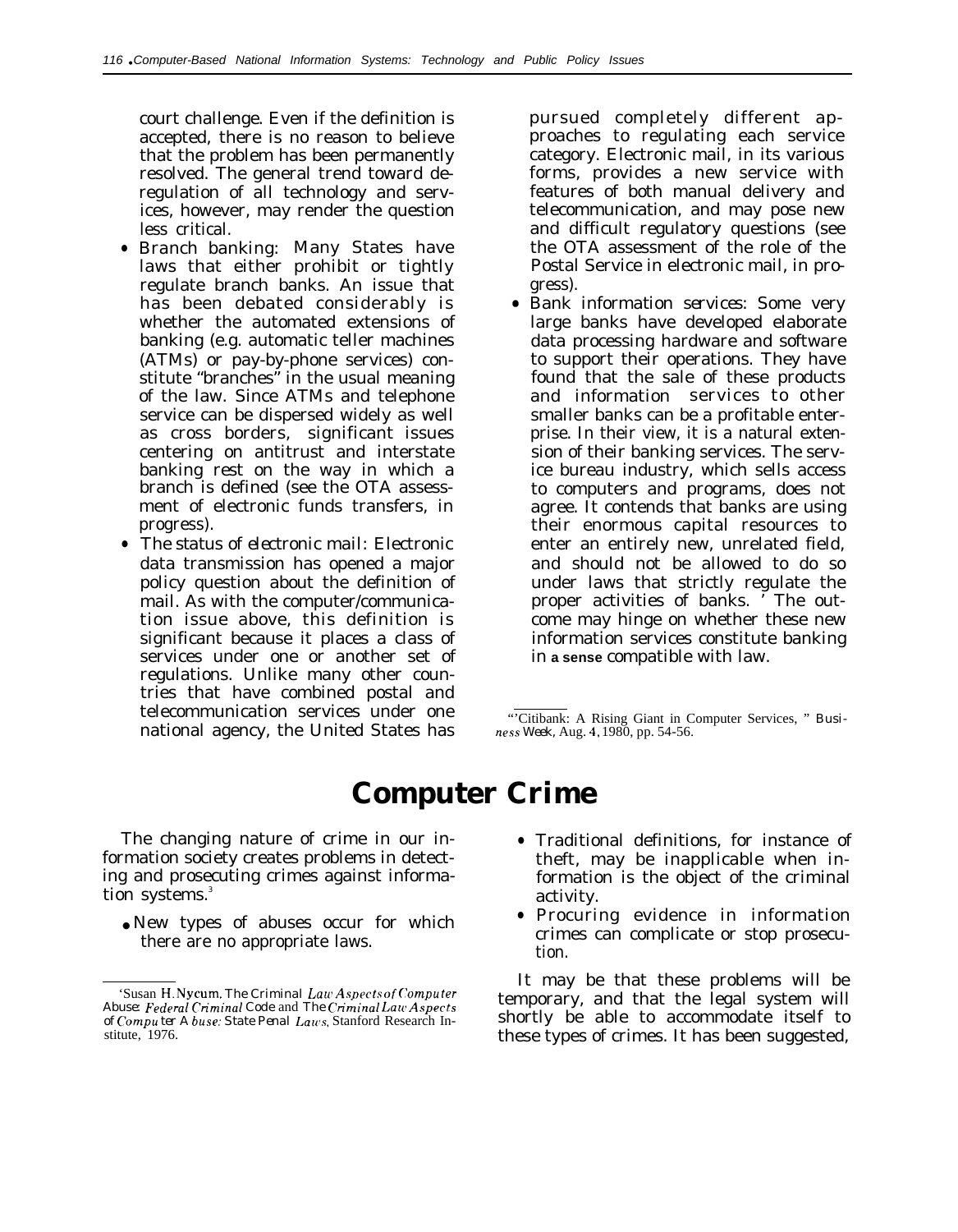however, that the inherent nature of information and computer crimes mandates new laws.

Congress has recently considered two bills that address computer crime. The Senate bill would make it a Federal crime to use computers as tools for criminal assault or as its object. \* The House\*\* addressed the problem of protecting the providers of in-house information services, in particular cable and broadcast entertainment companies such as Home Box Office, from what is called "pirating. "\*\*\* <sup>4</sup>The information industry feels that unless governmental sanctions are used to protect its products and services, there will be little incentive to provide them. The radio hobbyists, who are among the major "pirates," counter that to date practically no technological safeguards are used by off-theair pay TV and cable TV, and that reasonable use of more secure technology would safeguard these signals without having to legislate a new class of criminals into existence,

Although neither bill was passed by the 96th Congress, the problems that motivated them remain. It is likely that similar legislation will be introduced in the 97th Congress. Computer crime laws have already been passed by 10 States, and at least another 5 have bills pending' (see table 8).

With the support of the Federal Government, researchers are exploring the nature of computer crime, the methods used and the types and motives of criminals.' Even without new laws it is of particular importance to

|  |  | Table 8.—States Passing or Considering |
|--|--|----------------------------------------|
|  |  | <b>Computer Crime Legislation</b>      |

| Passed                                                |
|-------------------------------------------------------|
| Arizona October 1978                                  |
| California January 1980                               |
|                                                       |
| Florida  August 1978                                  |
| Hawaii.    .,<br>(a)                                  |
|                                                       |
| Massachusetts, .,  (a)                                |
| Michigan March 1980                                   |
| (a)                                                   |
|                                                       |
| North Carolina June 1980                              |
| Pennsylvania $\ldots \ldots \ldots \ldots \ldots$ (a) |
| Rhode Island  (a)                                     |
| Utah., May 1979                                       |
|                                                       |

<sup>\*</sup>Legislation Pending

SOURCE Computer B usiness Equipment Manufacturers A ssociation, State Legislation Status Report 1980

inform the staffs of Federal and local law enforcement and criminal justice agencies about the impact of this new type of criminal activity on their work.<sup>7</sup>

To date, studies of computer crime and computer abuse have emphasized the acts of an individual or group of individuals against an organization. Some observers have noted, however, that the computer can also be used by organizations to take advantage of customers or clients. "Customers of organizations using electronic billing, funds transfer, or calculating aids (e.g., supermarket scanners) may simply be defrauded. Furthermore, computer systems are used for making many decisions that affect people's lives, from political apportionment to setting pollution standards and assessing the effectiveness and hazards of a new drug. Therefore, there will likely be some temptation for various interests to misuse the systems they run, for their own purposes.

<sup>\*</sup>S. 240.

<sup>\*\*1].</sup> R, 7747 (11. R. 6 192).

<sup>\*\*\*</sup> pirating is stealin<sub>g</sub> the signal and decoding it, and is easy to do with current technology.

<sup>&</sup>quot;The Piracy Danger to Subscription TV, " Business Week, Sept. 29, 1980, pp. 44.

ciation, "First State I,egislation Status Report, " Washing- *Resource Manual, 1979.*

<sup>&#</sup>x27;Dorm B. Parker, *('rime by Computer, Charles Scribners Series, New York, 1976.* 

<sup>&#</sup>x27;Computer and Business Equipment Manufacturing Asso- 'Department of Justice, *Computer ('n"me: Criminal Justice* 

<sup>&</sup>quot;Rob Kling, "Computer Abuse and Computer Crime as organizational Activities, " Computers and Law Journal, spring 1980, pp. 403-427.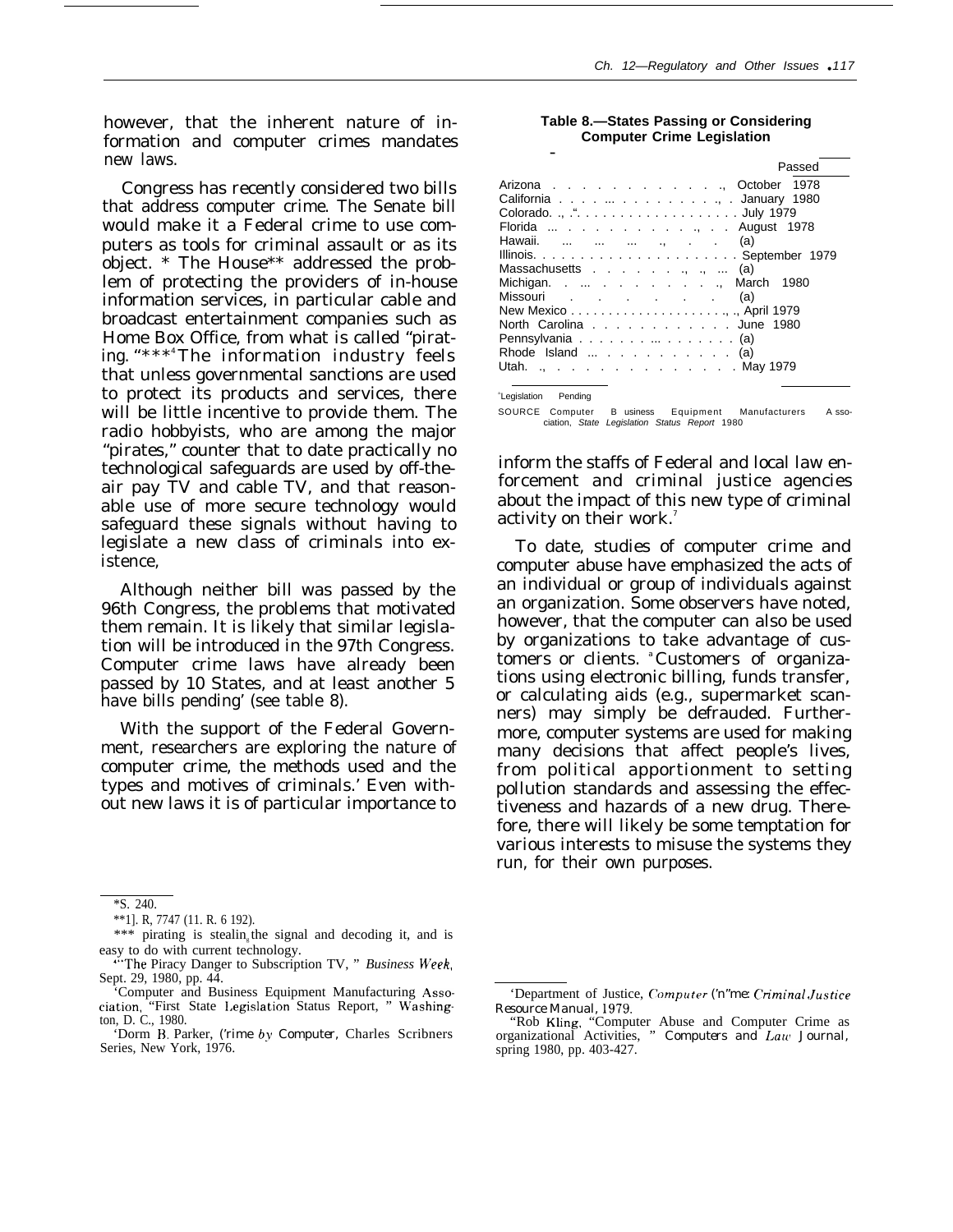# **Transborder Data F1OW**

During the past several years, international attention has been focused on a collection of issues referred to as transborder data flow. These diverse issues have a common origin in the increased communication of data across national boundaries.' In the developed world, they have crystallized around the proliferation of national privacy laws that usually specify the treatment of personal data in domestic systems, and also set standards for the transfer of such data across national boundaries. <sup>10</sup> Several potential problems have emerged that would act to constrain the international flow of information.

- Different and conflicting laws could make the operation of distributed computer systems by large multinational corporations difficult if not impossible.
- Third-party organizations providing computer services across national borders could be inhibited from competing with similar firms operating within countries.
- The extension of privacy protection to the concept of legal persons such **as cor**porations could vastly expand the types of information controlled, by restrictions placed on transmission over national boundaries.

Some efforts are underway to reconcile these various constraints. The Ministers of the Council of Europe have approved model legislation that would provide guidelines for national privacy laws.<sup>11</sup>However, the United States is not a member of the Council, and even more significantly, the U.S. approach

to privacy law does not fit the Council model. Thus, from the U.S. perspective the Council approach does not provide a solution.

The Organization for Economic Cooperation and Development has developed a voluntary agreement for its member states that would be more flexible.<sup>12</sup> The initial enthusiasm for a third approach—an international treaty on information flow—appears to have been dampened by the difficulties in getting even a general voluntary agreement.

In general, the U.S. position on this issue has been to favor the free flow of information across borders, and to view the European privacy efforts as principally a disguise for protectionist control of international commercial data processing. Some Europeans maintain that their actions derive principally from their deep concerns about privacy, pointing to historical abuse by totalitarian nations of government and private record systems.

Another aspect of the transborder data flow issue is the concern by the Third World countries that control over information and information flow is a form of international power exerted by the Western nations. This attitude was manifested both in negotiations at the World Administrative Radio Conference<sup>14</sup> and in proposals in the United Nations Educational, Scientific, and Cultural Organization (UNESCO) for a "New Information Order. "

<sup>&#</sup>x27;R. Turn (cd.), *Transborder Da ta Flows*, report of the American Federation of Information Processing Societies, Panel on Transborder Data Flow, 1979. "

<sup>&#</sup>x27;"Department of Commerce, *Selected I'oreign National Data Protection Laus and Bills,* Office of Telecommunication, special publication 78-19, 1978.

<sup>&#</sup>x27; <sup>i</sup>Council of Ministers of the Council of Europe, "Council of Europe Convention for the Protection of Individuals With Regard to Automatic Processing of Personal Data, " approved September 1980.

<sup>&#</sup>x27;-'Council of the Organization for Economic Cooperation and Development, *Recommend tion of the Council C'oncem ing Guidelines Governing the Protection of Privacy and Transborder F1OUI.S of Personal []ata,* adopted Sept. 23, 1980.

<sup>1&#</sup>x27;Department of State, Bureau of Oceans and International Environment and Scientific Affairs, *Selected Papers on International Policy Implications of Cornpu ters and Adoanced Telecommunications Svsterns,* January 1979.

<sup>&</sup>quot;See U.S. Congress, Office of Technology Assessment, *Assessment of Radio Frequenc)! U.~e and Management Impacts From the World Administrative Radio {'conference of 1979,* in progress.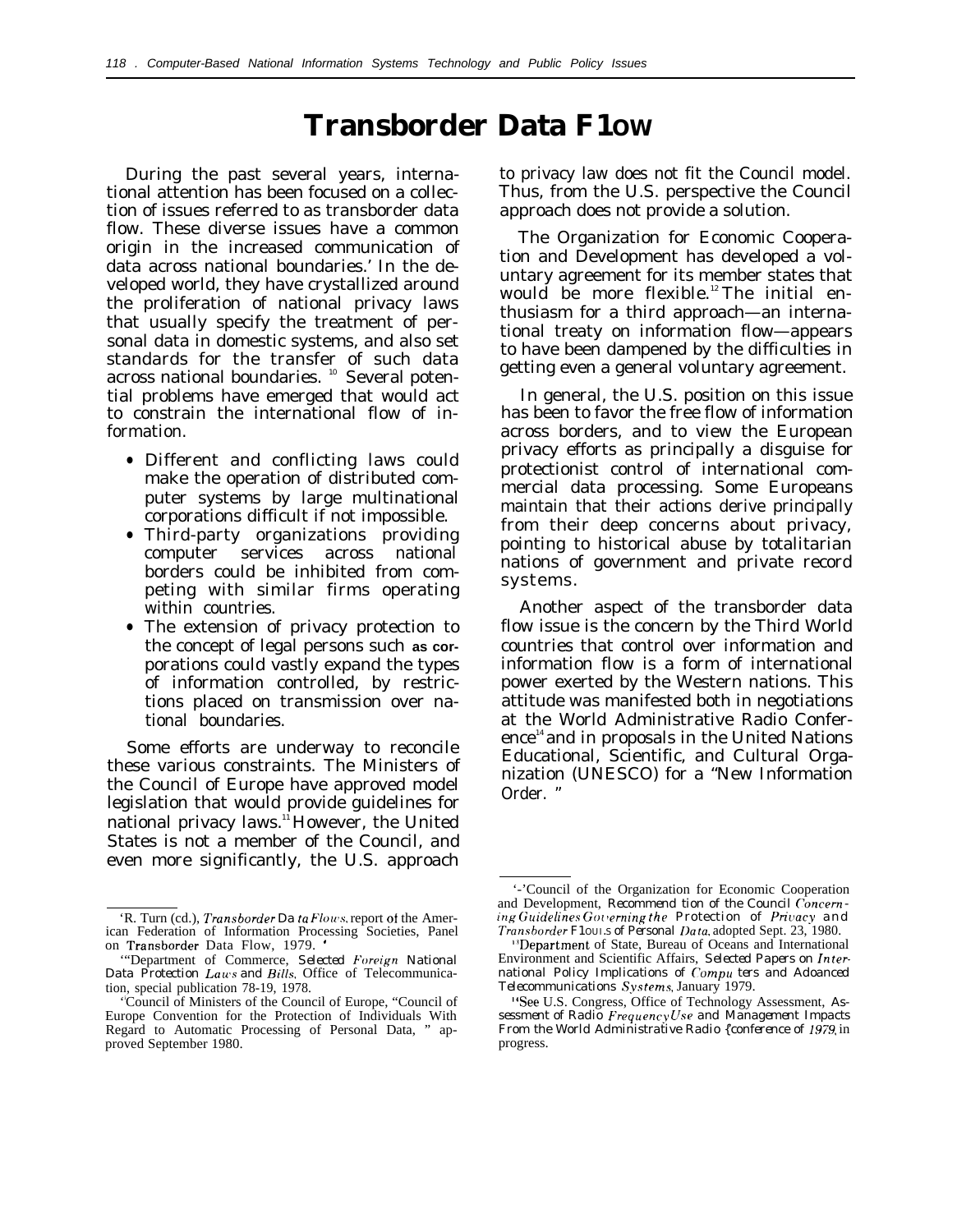The concerns that have been expressed are not just focused on computer systems. They also cover such topics as international news-gathering, access to satellite communication, the spilling of broadcasts over borders, and the exchange of scientific data. However, the fundamental attitudes and goals of the various nations as expressed in their negotiations over international information policy will undoubtedly shape the laws and regulations under which international data systems will be operated in the future.

### **Information Gap**

Some observers have suggested that the advent of information technology will widen the gulf between the haves and the havenots in society. This view is based on relative differences in what might be called "information literacy, " the ability to use information technology to cope with everyday life.

The technology itself is potentially highly flexible. Information systems can be designed to make the use of devices and services far easier than before, for example by providing access to people with language problems and physical handicaps. Research and development  $(R&D)$  in such subjects as computer speech, speech understanding, and pictorial display will continue to improve the potential accessibility of information technology.

Whether these capabilities will be used by a system designer is a different question. Making a computer system accessible often imposes added costs for hardware or for more computation. Therefore a concern for efficiency or economy, or the system designer's biases or ignorance, can result in an information system with unequal accessibility built into it."

Should such an information gap develop, it could affect the citizenry in areas such as:

• *Employment:* As automation penetrates the workplace—both manufac-

">hlilton R.Wessel, Freedom's Edge: The Computer Threat to Society (Reading, Mass.: Addison-Wesley Publishing Co., 1974).

turing and white-collar—unemployment may result not so much from increased productivity as from the inability of existing employees to adapt to the new technology. If projections about an evolving information society and economy are correct (see ch. 5), information literacy could become an essential requirement for entering the labor market.

- Relation with Government: To the extent that information technology stands between the citizen and a governmental obligation or service, a potential barrier exists. Banks carried out extensive studies with regard to consumer acceptance before undertaking the design of ATM devices. Government agencies, on the other hand, because they do not have the same economic motivation, may not necessarily be very concerned about the acceptability of their systems. (Incentives to have such concern may need to be imposed by law, regulation, or executive policy. ) Individuals who are technologically illiterate may be affected in several ways: —they may not exercise basic rights such as voting;
	- —they may be at a serious disadvantage in legal proceedings, both criminal and civil; and
	- -they may find access to such needed services as welfare, health care, and educational benefits, barred or severely impeded.

To the extent that information illiteracy is unevenly distributed among cultural or eco-

<sup>&</sup>lt;sup>15</sup>T Sterling, et al, "Humanizing Information Systems: A Report From Stanley House, " ('communications of the Association for Computing Machinery, November 1974, pp. 609-612.